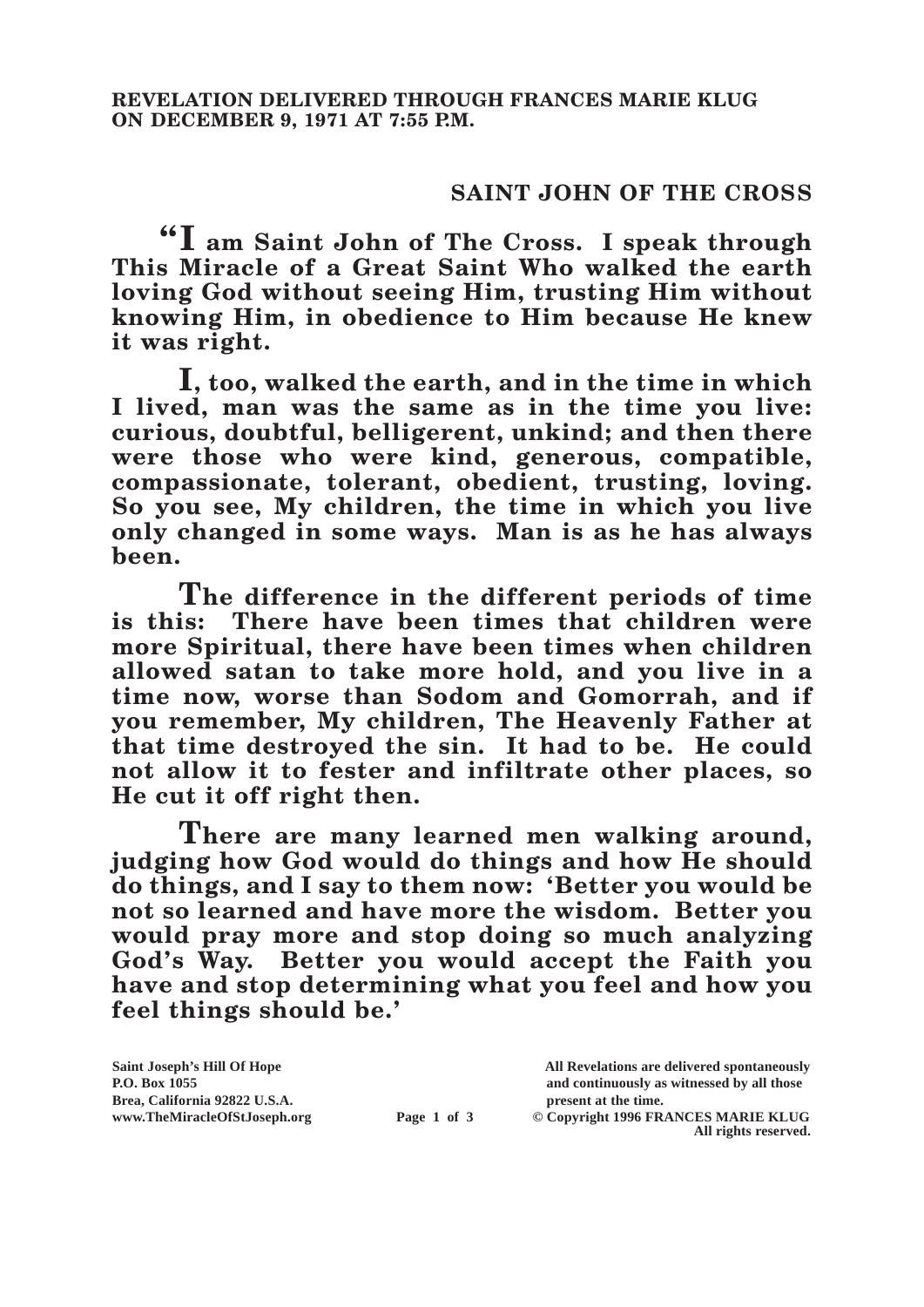**You live in a time of great sin and you live in a time of little Faith. Oh, there are many, many, many, many, many children running around, shouting the Name of God in many ways, but in reality, they are only shouting to hear themselves speak. It is a false shouting and it is not an intimate shouting with God.**

**Ask yourselves: Are you part of this group, shouting the Name and not practicing self-denial in any way? And are you accepting the Greatness of The Holy Eucharist for which It is? It is Divine Transfusion. Ask yourselves: Did you accept Divine Transfusion on this day, or did you ignore It and go your own way? I wonder, My children, today, did you communicate with The Father? Did you pray for yourself first, and then other men?**

**I speak from a Realm far beyond your realm, but I, too, walked in your realm one day, and I, too, had a Soul to save, and I, too, had others trying to draw me away. So keep this in mind as you go through each day, and keep this in mind, My children, that it is necessary to pray.**

**I have spoken on this night to just a few children, compared to the number that stands on the globe God made, but I expect each of you to deliver the Words to others you know and help them, too. You are a channel of delivering This. You are the communication of This Message of Mine. I place the burden upon you to help mankind.**

**I bless you with the Love of The Father, and I bless you with the Blood of the Heart of The Son, and I bless you with the Light of The Holy Ghost that was** 

| Saint Joseph's Hill Of Hope   |             | All Revelations are delivered spontaneously |
|-------------------------------|-------------|---------------------------------------------|
| P.O. Box 1055                 |             | and continuously as witnessed by all those  |
| Brea, California 92822 U.S.A. |             | present at the time.                        |
| www.TheMiracleOfStJoseph.org  | Page 2 of 3 | © Copyright 1996 FRANCES MARIE KLUG         |
|                               |             | All rights reserved.                        |